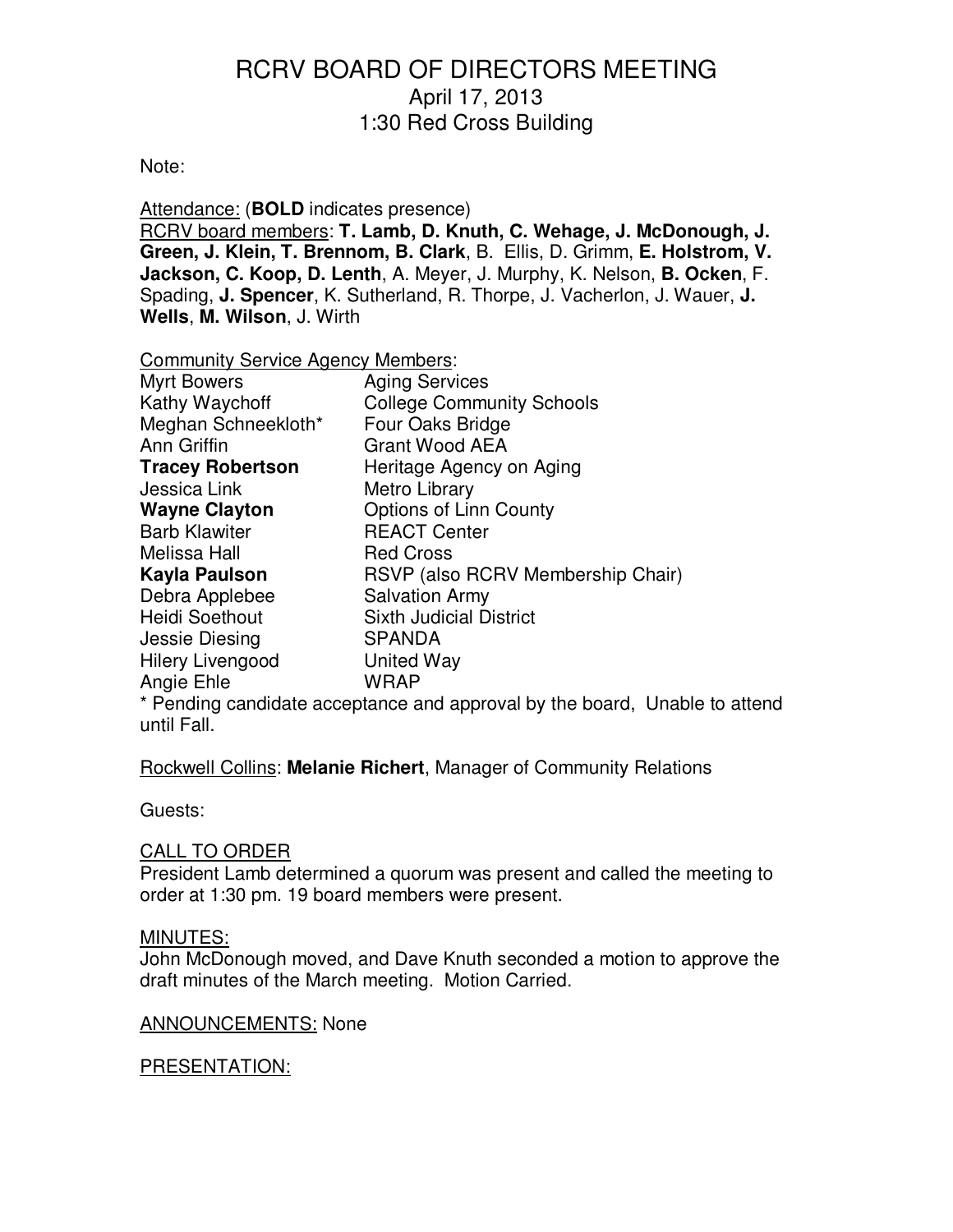Tom Brennom went over his well developed advice on Identity Theft, especially for seniors. This is part of his TRIAD efforts.

OLD BUSINESS: Dave Knuth reminded all that the hard cutoff date for grant applications is May 2 at 10:00 AM.

Chairman Lamb reported that the banners and job site signs are complete and available for deployment.

### NEW BUSINESS:

The Makers Faire needs a leader. Contact Terry Lamb if interested.

Myrt Bowers was nominated as the Board Member representing Aging Services. Dave Knuth moved, and John McDonough seconded a motion to add Ms. Bowers to the board. Motion passed.

ROCKWELL COLLINS REPORT: No Report from Ms. Richert.

## PARTNER AGENCY REPORTS:

Options of Linn County- Wayne Clayton: Russ Schuchmann's envelope stuffer was tested by several consumers at Options and will be of use there,

### RSVP Agency Report – Kayla Paulson:

Adding new Partner Agencies to help document the volunteer efforts of RCRV members. Please let me know if there are organizations that you are currently documenting as RCRV categories when you report hours.

Still have some opportunities available with the Money Smart Week Scout Night Event. Please connect with me if you are interested.

## UPCOMING EVENTS

## **United Way's Annual Volunteer Awards**

The event will be held on **Friday, April 26**, at The Hotel at Kirkwood. Breakfast will be served at 7:30 and the program will begin at 8. There is a \$6 charge to attend this event and space is limited - **register today!**

Heritage Agency on Aging – Tracey Robertson: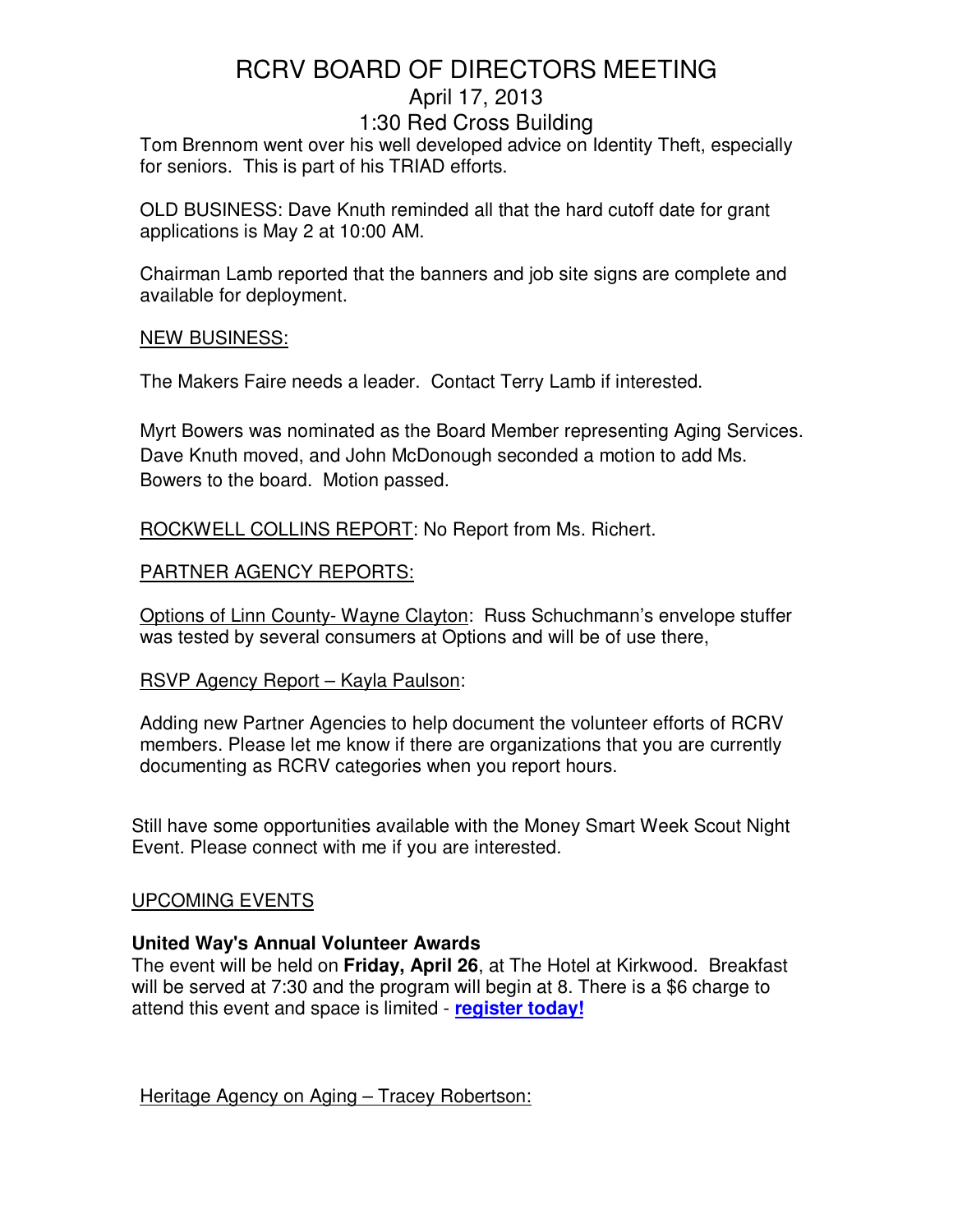No report, except to thank Tom Brennom for past help with elder protection efforts.

### RCRV COMMITTEE CHAIR REPORTS:

#### Community Projects: - John McDonough

During the last period we had a Ramp Design 101, Ramp Design 201 and an Aluminum ramp design program held in our office for the WRAP program. A couple of potential new designers participated in the ram design 101 class.

Paul Heysse signed up as a new RCRV member. He is working with the Science Center to bring their displays to operational status. He also is looking at the Star Ship Museum project as a future task for him.

 The Governors Award Ceremonies will be held on June 12 at 10:00 at Lin-Mar High School Auditorium. Rockwell Collins will again provide the cookies and lemonade for the ceremonies. We have 6 people signed up to volunteer as parking attendants and ushers. After the ceremonies we, RCRV and REACT Center Volunteers will meet at the Outback Restaurant for our annual appreciation event. Please let Barb Klawiter know if you and your spouse will attend. We also will be inviting Jody Benz of Iowa Commission On Volunteer Service to attend as well as the Governor and his party.

Lasheila Yates, the Mrs Iowa International Pageant representative spoke to our group about iExplore STEM program which will be held on June 9 from1 till 5 at McKinley Middle School.

Gary Goodell from HACAP reportedly needs 50 to 70 volunteers for an upcoming HACAP program.

Norah Hammond of the Science Center spoke to our group about the upcoming "Makers Faire" which will be held at Lindale on 4/27/2013 from 10 till 4. We have been asked to have a booth at the event.

For more detail on the above 3 events, see my weekly minutes.

The RSVP Appreciation Event will be held at the Hills Bank in Hiawatha on /6/13.

30,000 Computers have been updated and donated by the REACT Center. A celebration will be held on 4/19/2013 at 1 PM at the REACT Center. Please join Barb at this event.

We have received our new banners and signage with our new logo.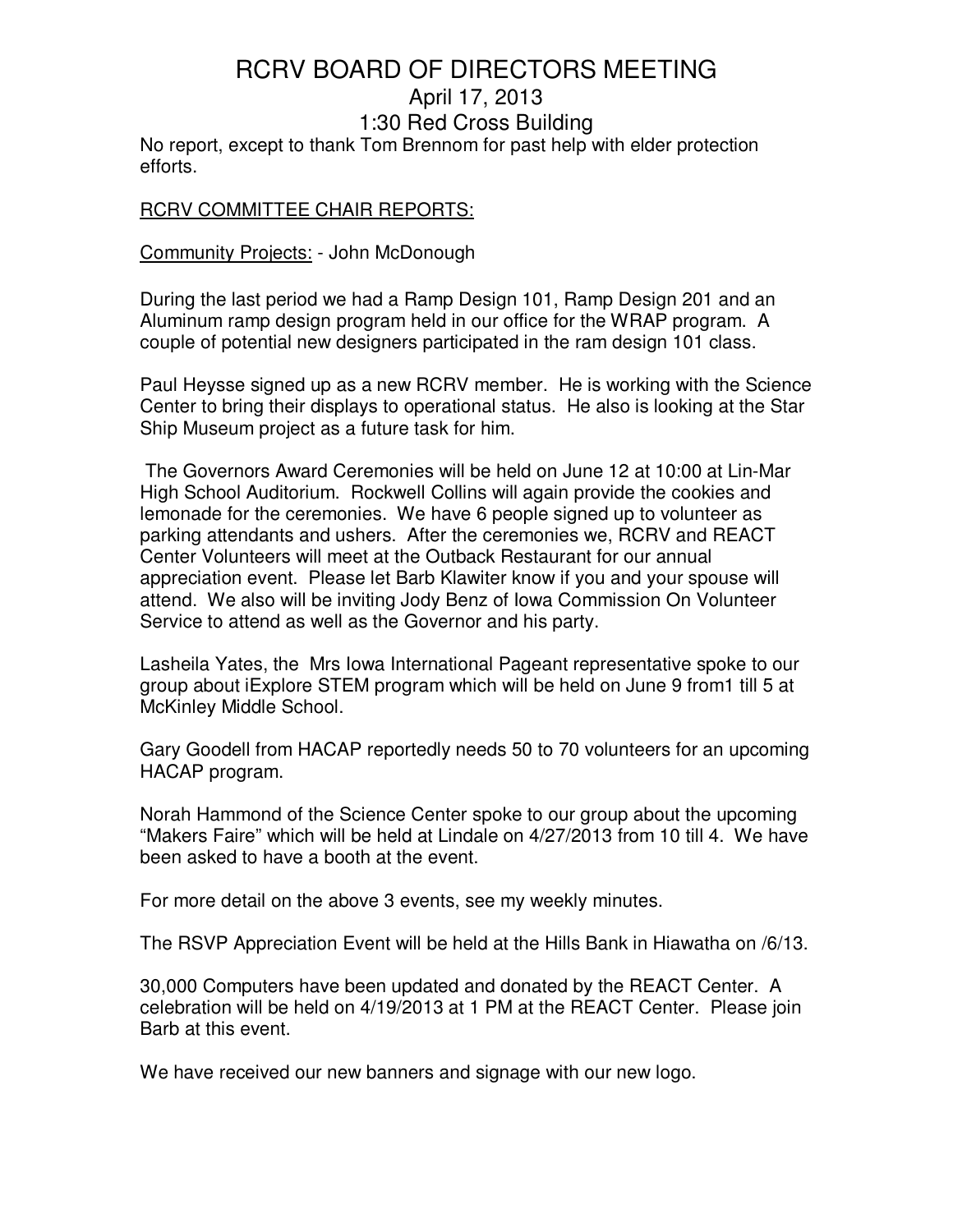Only one Grant application has been received to date. Several more are being worked on and will be submitted prior to the deadline.

We continue to support many nonprofit agencies in the area. If you can dream it, we can do it.

Data Base: – Jim Klein and Bill Ellis

Database was updated for the obituaries from Wilma Shadle, phone messages, emails and for those who have requested the eNewsletter.

Added Quires and Reports to database to generate the Excel file of those who want to receive the eNewsletter. The Excel file is in the format for RSVP to send it out using the service Constant Contact.

There are actually two databases that need updating: One for retirees and one for other people who receive the newsletter -- Rockwell Collins Senior Executives, partner agencies, IBEW officers and other interested parties.

So far 87 people have signed up for the eNewsletter. This represents about 2.1% of the total and is up from 1.5% last month. Postage savings of \$40.02

Picked up some of the returned newsletters. Researched addresses for those returned as "unable to forward." Still need to update database for the ones returned with new addresses.

MEMBERSHIP: - Kayla Paulson

## **RCRV Membership Recruiting/Retention Report**

March 2013 Stats

- 221 current volunteers
- 1 new this month
- 0 inactivated volunteer restarted
- 5 inactive volunteers terminated/removed
- 62 members have reported hours for last month
- 1,564.53 hours

Year-to-date Stats for 2013 (pulled as of today)

- 221 volunteers as of today
- 3 new in 2013
- 0 inactivated volunteer restarted
- 5 inactive volunteers terminated/removed
- 104 members have reported hours in 2013
- 5,373.94 hours to reported in 2013